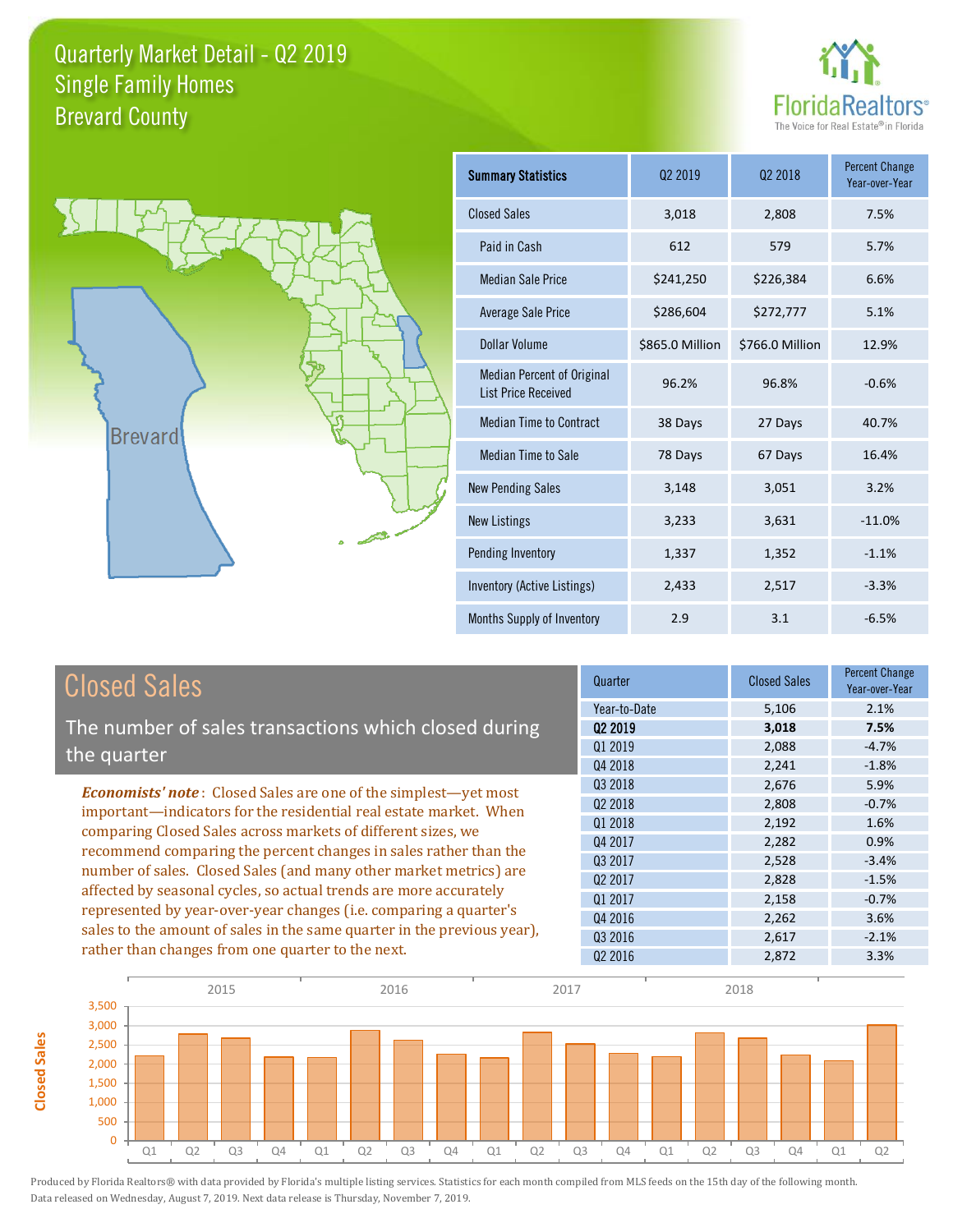

| <b>Cash Sales</b>                                                               | Quarter             | <b>Cash Sales</b> | Percent Change<br>Year-over-Year |
|---------------------------------------------------------------------------------|---------------------|-------------------|----------------------------------|
|                                                                                 | Year-to-Date        | 1,129             | $-0.6%$                          |
| The number of Closed Sales during the quarter in                                | 02 2019             | 612               | 5.7%                             |
|                                                                                 | 01 2019             | 517               | $-7.2%$                          |
| which buyers exclusively paid in cash                                           | Q4 2018             | 545               | 0.9%                             |
|                                                                                 | Q3 2018             | 607               | 2.9%                             |
|                                                                                 | 02 2018             | 579               | $-11.2%$                         |
| <b>Economists' note</b> : Cash Sales can be a useful indicator of the extent to | 01 2018             | 557               | $-13.9%$                         |
| which investors are participating in the market. Why? Investors are             | Q4 2017             | 540               | $-10.6%$                         |
| far more likely to have the funds to purchase a home available up front,        | 03 2017             | 590               | $-11.7%$                         |
| whereas the typical homebuyer requires a mortgage or some other                 | Q <sub>2</sub> 2017 | 652               | $-20.5%$                         |
| form of financing. There are, of course, many possible exceptions, so           | Q1 2017             | 647               | $-15.2%$                         |
| this statistic should be interpreted with care.                                 | Q4 2016             | 604               | $-21.1%$                         |
|                                                                                 | Q3 2016             | 668               | $-26.5%$                         |
|                                                                                 | Q <sub>2</sub> 2016 | 820               | $-13.7%$                         |



# Cash Sales as a Percentage of Closed Sales

The percentage of Closed Sales during the quarter which were Cash Sales

*Economists' note* : This statistic is simply another way of viewing Cash Sales. The remaining percentages of Closed Sales (i.e. those not paid fully in cash) each quarter involved some sort of financing, such as mortgages, owner/seller financing, assumed loans, etc.



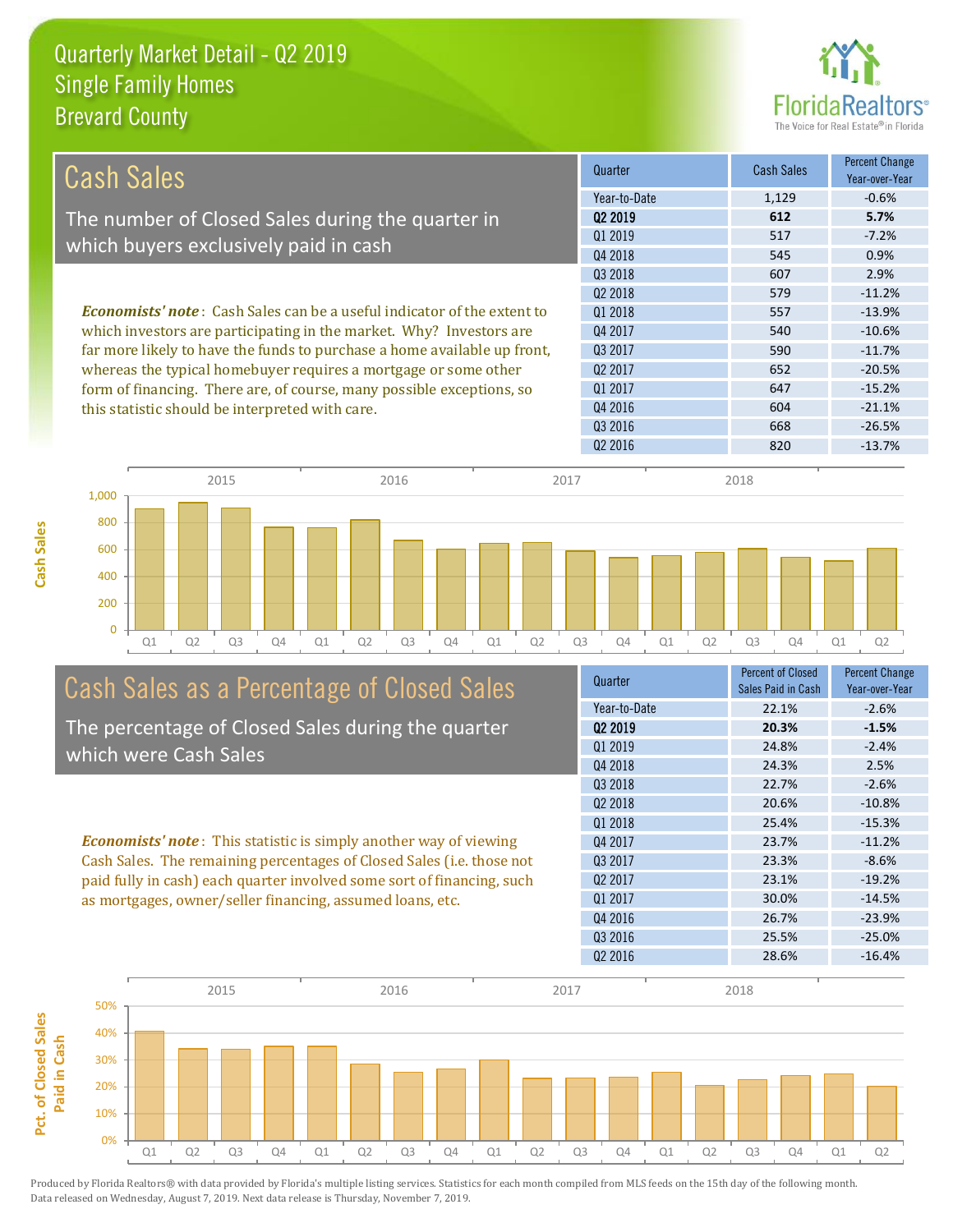

| <b>Median Sale Price</b>                                                  | Quarter             | <b>Median Sale Price</b> | <b>Percent Change</b><br>Year-over-Year |
|---------------------------------------------------------------------------|---------------------|--------------------------|-----------------------------------------|
|                                                                           | Year-to-Date        | \$235,000                | 4.0%                                    |
| The median sale price reported for the quarter (i.e.                      | Q2 2019             | \$241,250                | 6.6%                                    |
| 50% of sales were above and 50% of sales were below)                      | Q1 2019             | \$229,750                | 1.5%                                    |
|                                                                           | Q4 2018             | \$228,000                | 5.8%                                    |
|                                                                           | Q3 2018             | \$230,762                | 4.9%                                    |
| <b>Economists' note</b> : Median Sale Price is our preferred summary      | Q2 2018             | \$226,384                | 7.3%                                    |
| statistic for price activity because, unlike Average Sale Price, Median   | Q1 2018             | \$226,323                | 15.3%                                   |
| Sale Price is not sensitive to high sale prices for small numbers of      | Q4 2017             | \$215,575                | 13.5%                                   |
| homes that may not be characteristic of the market area. Keep in mind     | Q3 2017             | \$220,000                | 11.7%                                   |
| that median price trends over time are not always solely caused by        | Q2 2017             | \$211,000                | 14.1%                                   |
| changes in the general value of local real estate. Median sale price only | Q1 2017             | \$196,250                | 16.1%                                   |
| reflects the values of the homes that sold each quarter, and the mix of   | Q4 2016             | \$190,000                | 15.2%                                   |
| the types of homes that sell can change over time.                        | Q3 2016             | \$196,950                | 18.6%                                   |
|                                                                           | Q <sub>2</sub> 2016 | \$185,000                | 12.1%                                   |
| 2015<br>2016                                                              | 2017                | 2018                     |                                         |



### Average Sale Price

The average sale price reported for the quarter (i.e. total sales in dollars divided by the number of sales)

*Economists' note* : Usually, we prefer Median Sale Price over Average Sale Price as a summary statistic for home prices. However, Average Sale Price does have its uses—particularly when it is analyzed alongside the Median Sale Price. For one, the relative difference between the two statistics can provide some insight into the market for higher-end homes in an area.

| Quarter             | <b>Average Sale Price</b> | <b>Percent Change</b><br>Year-over-Year |
|---------------------|---------------------------|-----------------------------------------|
| Year-to-Date        | \$280,561                 | 3.0%                                    |
| 02 2019             | \$286,604                 | 5.1%                                    |
| 01 2019             | \$271,827                 | $-0.1%$                                 |
| Q4 2018             | \$273,931                 | 6.2%                                    |
| Q3 2018             | \$272,043                 | 3.7%                                    |
| 02 2018             | \$272,777                 | 8.6%                                    |
| Q1 2018             | \$272,070                 | 12.4%                                   |
| Q4 2017             | \$257,888                 | 12.3%                                   |
| Q3 2017             | \$262,351                 | 10.5%                                   |
| Q <sub>2</sub> 2017 | \$251,191                 | 12.4%                                   |
| Q1 2017             | \$242,090                 | 17.6%                                   |
| Q4 2016             | \$229,585                 | 10.7%                                   |
| Q3 2016             | \$237,472                 | 15.8%                                   |
| Q <sub>2</sub> 2016 | \$223,503                 | 11.4%                                   |
|                     |                           |                                         |



Produced by Florida Realtors® with data provided by Florida's multiple listing services. Statistics for each month compiled from MLS feeds on the 15th day of the following month.

Data released on Wednesday, August 7, 2019. Next data release is Thursday, November 7, 2019.

**Average Sale Price**

**Average Sale Price**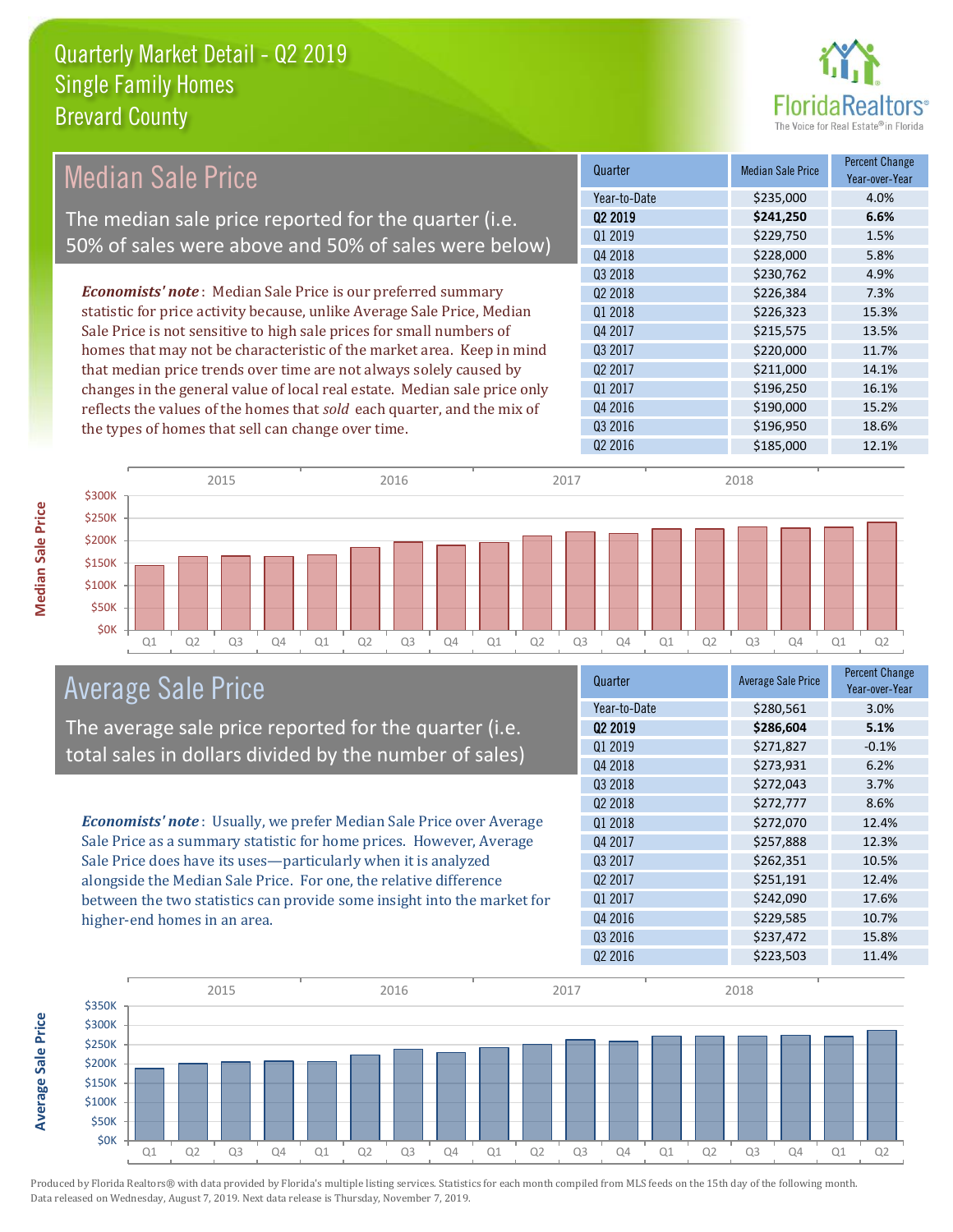

| <b>Dollar Volume</b>                                                        | Quarter             | <b>Dollar Volume</b> | <b>Percent Change</b><br>Year-over-Year |
|-----------------------------------------------------------------------------|---------------------|----------------------|-----------------------------------------|
|                                                                             | Year-to-Date        | \$1.4 Billion        | 5.2%                                    |
| The sum of the sale prices for all sales which closed                       | 02 2019             | \$865.0 Million      | 12.9%                                   |
|                                                                             | 01 2019             | \$567.6 Million      | $-4.8%$                                 |
| during the quarter                                                          | Q4 2018             | \$613.9 Million      | 4.3%                                    |
|                                                                             | 03 2018             | \$728.0 Million      | 9.8%                                    |
| <b>Economists' note:</b> Dollar Volume is simply the sum of all sale prices | Q <sub>2</sub> 2018 | \$766.0 Million      | 7.8%                                    |
| in a given time period, and can quickly be calculated by multiplying        | Q1 2018             | \$596.4 Million      | 14.2%                                   |
| Closed Sales by Average Sale Price. It is a strong indicator of the health  | Q4 2017             | \$588.5 Million      | 13.3%                                   |
| of the real estate industry in a market, and is of particular interest to   | Q3 2017             | \$663.2 Million      | 6.7%                                    |
| real estate professionals, investors, analysts, and government agencies.    | Q <sub>2</sub> 2017 | \$710.4 Million      | 10.7%                                   |
| Potential home sellers and home buyers, on the other hand, will likely      | Q1 2017             | \$522.4 Million      | 16.7%                                   |
| be better served by paying attention to trends in the two components        | Q4 2016             | \$519.3 Million      | 14.7%                                   |
| of Dollar Volume (i.e. sales and prices) individually                       | Q3 2016             | \$621.5 Million      | 13.4%                                   |



# Median Percent of Original List Price Received

of Dollar Volume (i.e. sales and prices) individually.

The median of the sale price (as a percentage of the original list price) across all properties selling during the quarter

*Economists' note* : The Median Percent of Original List Price Received is useful as an indicator of market recovery, since it typically rises as buyers realize that the market may be moving away from them and they need to match the selling price (or better it) in order to get a contract on the house. This is usually the last measure to indicate a market has shifted from down to up, so it is what we would call a *lagging* indicator.

| Quarter      | Med. Pct. of Orig.<br><b>List Price Received</b> | <b>Percent Change</b><br>Year-over-Year |
|--------------|--------------------------------------------------|-----------------------------------------|
| Year-to-Date | 95.9%                                            | $-0.7%$                                 |
| 02 2019      | 96.2%                                            | $-0.6%$                                 |
| Q1 2019      | 95.5%                                            | $-0.8%$                                 |
| Q4 2018      | 95.9%                                            | $-0.6%$                                 |
| 03 2018      | 96.6%                                            | $-0.2%$                                 |
| 02 2018      | 96.8%                                            | $-0.3%$                                 |
| Q1 2018      | 96.3%                                            | 0.4%                                    |
| Q4 2017      | 96.5%                                            | 0.2%                                    |
| 03 2017      | 96.8%                                            | 0.3%                                    |
| 02 2017      | 97.1%                                            | 0.7%                                    |
| Q1 2017      | 95.9%                                            | 0.1%                                    |
| Q4 2016      | 96.3%                                            | 0.5%                                    |
| Q3 2016      | 96.5%                                            | 0.3%                                    |
| Q2 2016      | 96.4%                                            | 0.6%                                    |

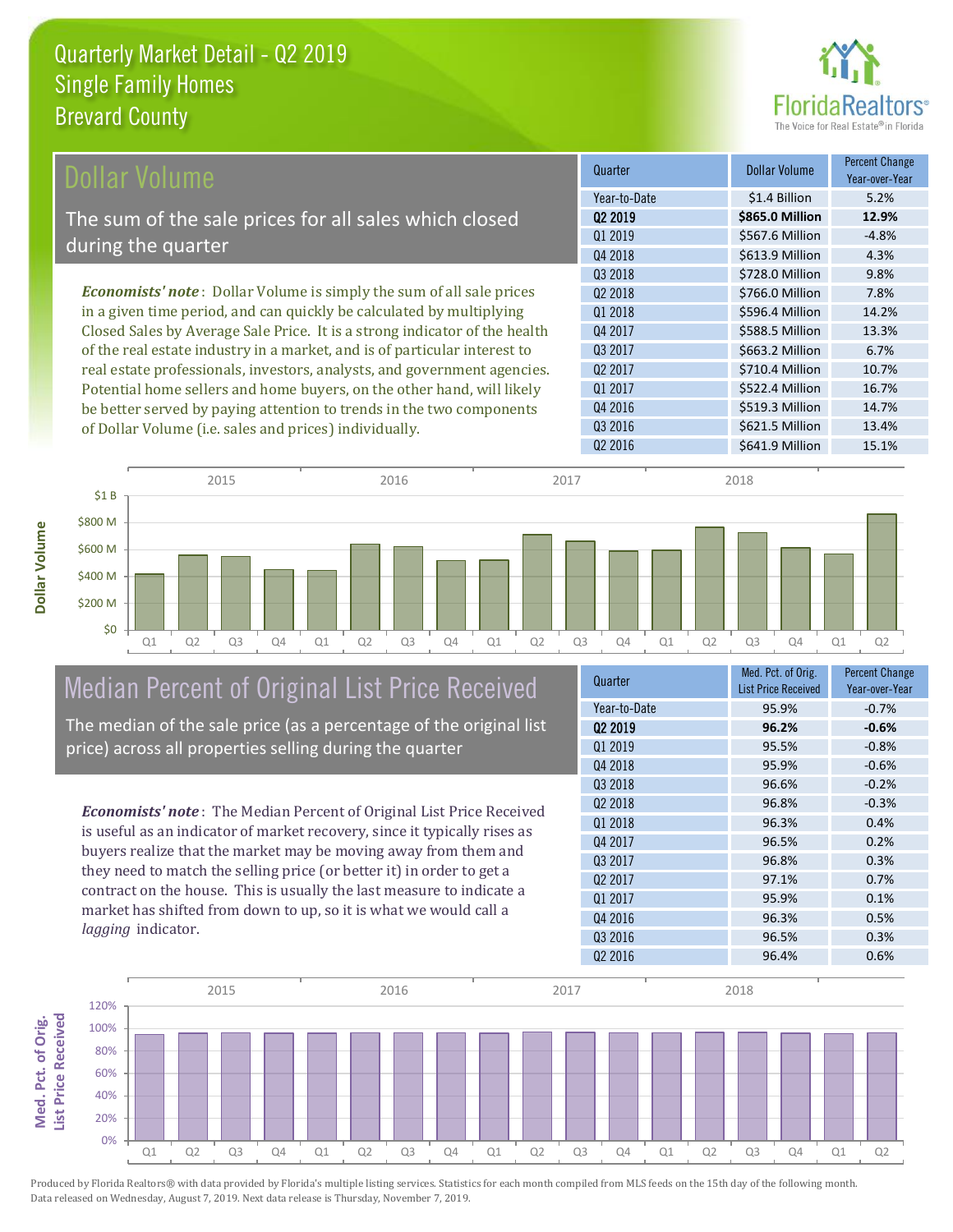

#### **Quarter Median Time to All According to All According Median Time to All According to All According to All According to All According to All According to All According to All According to All According to All According to Contract** Q4 2018 *Economists' note* : Like Time to Sale, Time to Contract is a measure of Median Time to Contract The median number of days between the listing date and contract date for all Closed Sales during the quarter

the length of the home selling process calculated for sales which closed during the quarter. The difference is that Time to Contract measures the number of days between the initial listing of a property and the signing of the contract which eventually led to the closing of the sale. When the gap between Median Time to Contract and Median Time to Sale grows, it is usually a sign of longer closing times and/or declining numbers of cash sales.





### Median Time to Sale

**Median Time to** 

**Median Time to** 

The median number of days between the listing date and closing date for all Closed Sales during the quarter

*Economists' note* : Time to Sale is a measure of the length of the home selling process, calculated as the number of days between the initial listing of a property and the closing of the sale. *Median* Time to Sale is the amount of time the "middle" property selling this month was on the market. That is, 50% of homes selling this month took *less* time to sell, and 50% of homes took *more* time to sell. Median Time to Sale gives a more accurate picture than Average Time to Sale, which can be skewed upward by small numbers of properties taking an abnormally long time to sell.

| Quarter             | <b>Median Time to Sale</b> | <b>Percent Change</b><br>Year-over-Year |
|---------------------|----------------------------|-----------------------------------------|
| Year-to-Date        | 84 Days                    | 18.3%                                   |
| Q <sub>2</sub> 2019 | 78 Days                    | 16.4%                                   |
| Q1 2019             | 92 Days                    | 19.5%                                   |
| Q4 2018             | 78 Days                    | 5.4%                                    |
| Q3 2018             | 70 Days                    | 4.5%                                    |
| Q <sub>2</sub> 2018 | 67 Days                    | 3.1%                                    |
| Q1 2018             | 77 Days                    | 0.0%                                    |
| Q4 2017             | 74 Days                    | 0.0%                                    |
| 03 2017             | 67 Days                    | $-6.9%$                                 |
| Q <sub>2</sub> 2017 | 65 Days                    | $-13.3%$                                |
| Q1 2017             | 77 Days                    | $-6.1%$                                 |
| Q4 2016             | 74 Days                    | $-2.6%$                                 |
| Q3 2016             | 72 Days                    | $-2.7%$                                 |
| Q <sub>2</sub> 2016 | 75 Days                    | $-6.3%$                                 |

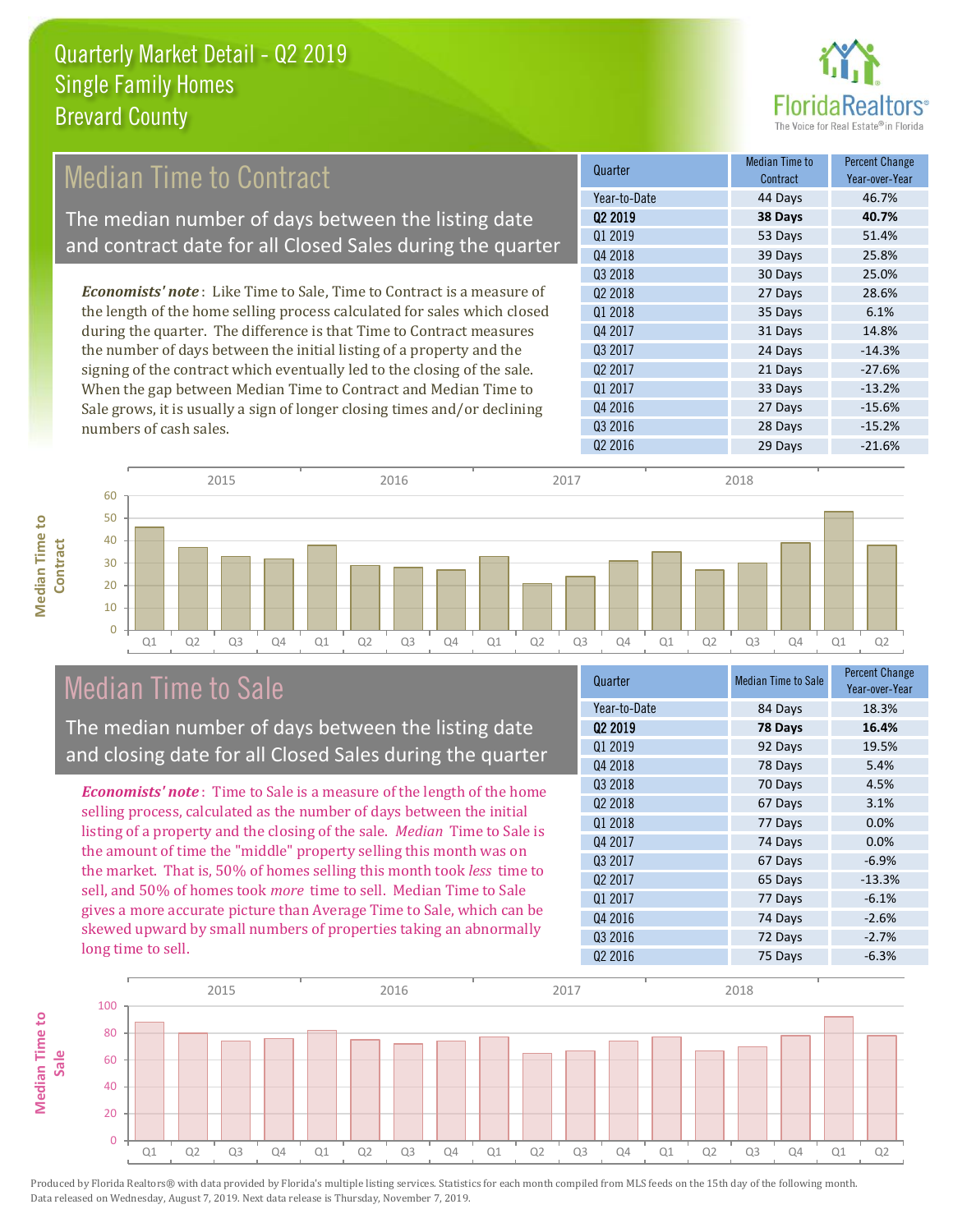

| <b>New Pending Sales</b>                                                      | Quarter             | <b>New Pending Sales</b> | <b>Percent Change</b><br>Year-over-Year |
|-------------------------------------------------------------------------------|---------------------|--------------------------|-----------------------------------------|
|                                                                               | Year-to-Date        | 6,069                    | 2.7%                                    |
| The number of listed properties that went under                               | 02 2019             | 3,148                    | 3.2%                                    |
| contract during the quarter                                                   | Q1 2019             | 2,921                    | 2.2%                                    |
|                                                                               | Q4 2018             | 2,048                    | $-11.1%$                                |
|                                                                               | Q3 2018             | 2,630                    | 3.7%                                    |
| <b>Economists' note:</b> Because of the typical length of time it takes for a | 02 2018             | 3,051                    | 0.9%                                    |
| sale to close, economists consider Pending Sales to be a decent               | Q1 2018             | 2,859                    | 0.9%                                    |
| indicator of potential future Closed Sales. It is important to bear in        | Q4 2017             | 2,305                    | 17.1%                                   |
| mind, however, that not all Pending Sales will be closed successfully.        | Q3 2017             | 2,537                    | $-9.6%$                                 |
| So, the effectiveness of Pending Sales as a future indicator of Closed        | Q <sub>2</sub> 2017 | 3,024                    | 8.7%                                    |
| Sales is susceptible to changes in market conditions such as the              | Q1 2017             | 2,834                    | $-2.7%$                                 |
| availability of financing for homebuyers and the inventory of                 | Q4 2016             | 1,969                    | $-14.0%$                                |
| distressed properties for sale.                                               | Q3 2016             | 2,807                    | 2.7%                                    |



#### New Listings The number of properties put onto the market during the quarter

*Economists' note* : New Listings tend to rise in delayed response to increasing prices, so they are often seen as a lagging indicator of market health. As prices rise, potential sellers raise their estimations of value—and in the most recent cycle, rising prices have freed up many potential sellers who were previously underwater on their mortgages. Note that in our calculations, we take care to not include properties that were recently taken off the market and quickly relisted, since these are not really *new* listings.

| Quarter             | <b>New Listings</b> | <b>Percent Change</b><br>Year-over-Year |
|---------------------|---------------------|-----------------------------------------|
| Year-to-Date        | 6,498               | $-6.6%$                                 |
| Q <sub>2</sub> 2019 | 3,233               | $-11.0%$                                |
| Q1 2019             | 3,265               | $-1.9%$                                 |
| Q4 2018             | 2,698               | 5.3%                                    |
| Q3 2018             | 3,232               | 11.7%                                   |
| 02 2018             | 3,631               | 5.3%                                    |
| Q1 2018             | 3,329               | 4.1%                                    |
| Q4 2017             | 2,561               | 5.3%                                    |
| Q3 2017             | 2,893               | 1.3%                                    |
| Q <sub>2</sub> 2017 | 3,448               | 5.6%                                    |
| Q1 2017             | 3,197               | 4.6%                                    |
| Q4 2016             | 2,432               | $-7.7%$                                 |
| Q3 2016             | 2,857               | 2.1%                                    |
| 02 2016             | 3,266               | 4.3%                                    |

 $Q2\,2016$  2,783  $-9.3\%$ 



Produced by Florida Realtors® with data provided by Florida's multiple listing services. Statistics for each month compiled from MLS feeds on the 15th day of the following month. Data released on Wednesday, August 7, 2019. Next data release is Thursday, November 7, 2019.

**New Listings**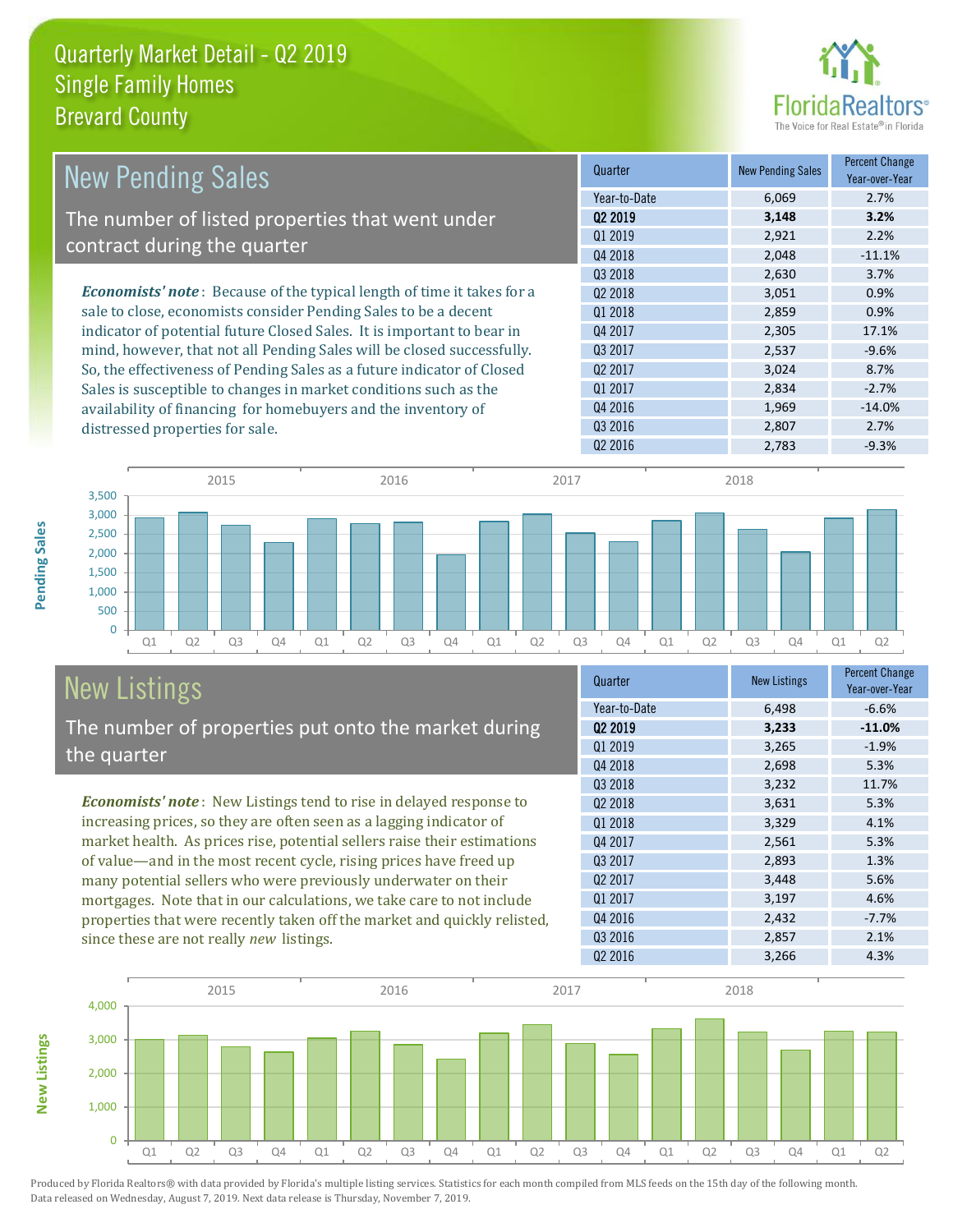

| <b>Inventory (Active Listings)</b>                                           | Quarter             | Inventory | <b>Percent Change</b><br>Year-over-Year |
|------------------------------------------------------------------------------|---------------------|-----------|-----------------------------------------|
|                                                                              | YTD (Monthly Avg)   | 2,707     | 13.3%                                   |
| The number of property listings active at the end of                         | 02 2019             | 2,433     | $-3.3%$                                 |
|                                                                              | Q1 2019             | 2.769     | 18.8%                                   |
| the quarter                                                                  | Q4 2018             | 2,808     | 29.6%                                   |
|                                                                              | Q3 2018             | 2,630     | 16.1%                                   |
| <b>Economists' note</b> : There are a number of ways to define and calculate | 02 2018             | 2,517     | 12.3%                                   |
| Inventory. Our method is to simply count the number of active listings       | 01 2018             | 2,330     | 14.7%                                   |
| on the last day of the quarter, and hold this number to compare with         | Q4 2017             | 2,166     | 8.2%                                    |
| the same quarter the following year. Inventory rises when New                | Q3 2017             | 2,266     | 12.2%                                   |
| Listings are outpacing the number of listings that go off-market             | Q <sub>2</sub> 2017 | 2,242     | 2.4%                                    |
| (regardless of whether they actually sell). Likewise, it falls when New      | Q1 2017             | 2,032     | $-8.9%$                                 |
| Listings aren't keeping up with the rate at which homes are going off-       | Q4 2016             | 2,002     | $-13.0%$                                |



### Months Supply of Inventory

An estimate of the number of months it will take to deplete the current Inventory given recent sales rates

*Economists' note* : MSI is a useful indicator of market conditions. The benchmark for a balanced market (favoring neither buyer nor seller) is 5.5 months of inventory. Anything higher is traditionally a buyers' market, and anything lower is a sellers' market. There is no single accepted way of calculating MSI. A common method is to divide current Inventory by the most recent month's Closed Sales count, but this count is a usually poor predictor of future Closed Sales due to seasonal cycles. To eliminate seasonal effects, we use the 12-month average of monthly Closed Sales instead.

| Quarter                  | <b>Months Supply</b> | <b>Percent Change</b><br>Year-over-Year |
|--------------------------|----------------------|-----------------------------------------|
| <b>YTD (Monthly Avg)</b> | 3.3                  | 13.8%                                   |
| 02 2019                  | 2.9                  | $-6.5%$                                 |
| Q1 2019                  | 3.4                  | 21.4%                                   |
| Q4 2018                  | 3.4                  | 25.9%                                   |
| Q3 2018                  | 3.2                  | 14.3%                                   |
| 02 2018                  | 3.1                  | 14.8%                                   |
| Q1 2018                  | 2.8                  | 12.0%                                   |
| Q4 2017                  | 2.7                  | 12.5%                                   |
| Q3 2017                  | 2.8                  | 12.0%                                   |
| Q <sub>2</sub> 2017      | 2.7                  | 0.0%                                    |
| Q1 2017                  | 2.5                  | $-7.4%$                                 |
| Q4 2016                  | 2.4                  | $-14.3%$                                |
| Q3 2016                  | 2.5                  | $-3.8%$                                 |
| Q <sub>2</sub> 2016      | 2.7                  | $-3.6%$                                 |

Q3 2016 2,019 -7.2%



Produced by Florida Realtors® with data provided by Florida's multiple listing services. Statistics for each month compiled from MLS feeds on the 15th day of the following month. Data released on Wednesday, August 7, 2019. Next data release is Thursday, November 7, 2019.

market.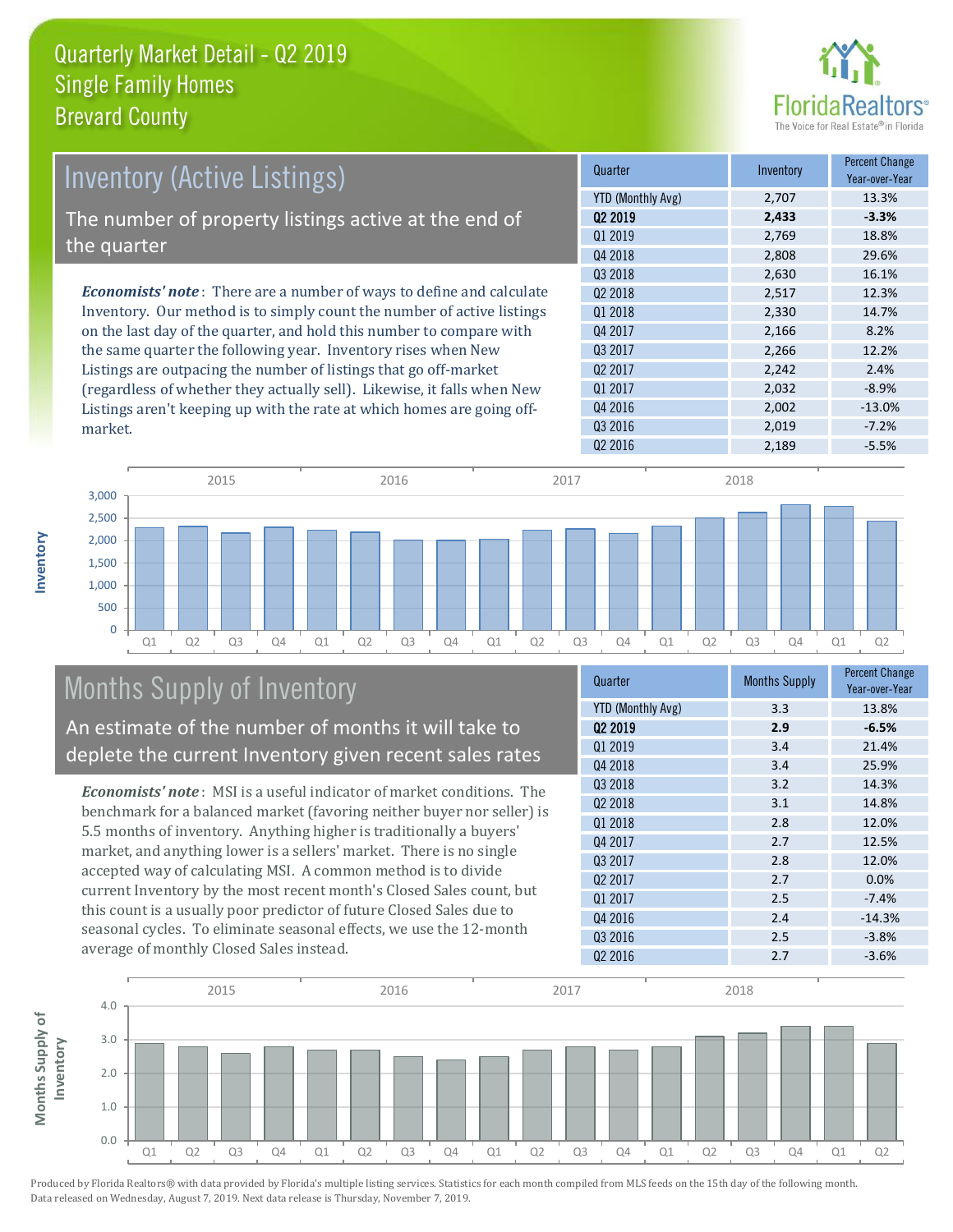

#### *Economists' note:* Closed Sales are one of the simplest—yet most important—indicators for the residential real estate market. When comparing Closed Sales across markets of different sizes, we recommend comparing the percent changes in sales rather than the number of sales. Closed Sales (and many other market metrics) are affected by seasonal cycles, so actual trends are more accurately represented by year-over-year changes (i.e. comparing a quarter's sales to the amount of sales in the same quarter in the previous year), rather than changes from one quarter to the next. \$1,000,000 or more 27 3.6% \$250,000 - \$299,999 430 15.0% \$300,000 - \$399,999 488 21.7% \$400,000 - \$599,999 368 27.8% \$600,000 - \$999,999 112 51.4% \$150,000 - \$199,999 626 -1.7% \$200,000 - \$249,999 624 10.8% \$100,000 - \$149,999 275 -21.9% Sale Price Closed Sales Percent Change Year-over-Year Less than \$50,000 7 7 -22.2%  $$50.000 - $99.999$  61 -25.6% **Q2 2018** Q2 2019 Closed Sales by Sale Price The number of sales transactions which closed during the quarter



#### Median Time to Contract by Sale Price The median number of days between the listing date and contract date for all Closed Sales during the quarter

*Economists' note* : Like Time to Sale, Time to Contract is a measure of the length of the home selling process calculated for sales which closed during the quarter. The difference is that Time to Contract measures the number of days between the initial listing of a property and the signing of the contract which eventually led to the closing of the sale. When the gap between Median Time to Contract and Median Time to Sale grows, it is usually a sign of longer closing times and/or declining numbers of cash sales.

| <b>Sale Price</b>     | Median Time to<br>Contract | <b>Percent Change</b><br>Year-over-Year |
|-----------------------|----------------------------|-----------------------------------------|
| Less than \$50,000    | 62 Days                    | $-13.9%$                                |
| $$50,000 - $99,999$   | 12 Days                    | $-25.0%$                                |
| $$100,000 - $149,999$ | 31 Days                    | 72.2%                                   |
| $$150,000 - $199,999$ | 31 Days                    | 55.0%                                   |
| \$200,000 - \$249,999 | 33 Days                    | 22.2%                                   |
| \$250,000 - \$299,999 | 39 Days                    | 44.4%                                   |
| \$300,000 - \$399,999 | 48 Days                    | 33.3%                                   |
| \$400,000 - \$599,999 | 57 Days                    | 39.0%                                   |
| \$600,000 - \$999,999 | 90 Days                    | 200.0%                                  |
| \$1,000,000 or more   | 87 Days                    | $-43.1%$                                |



Produced by Florida Realtors® with data provided by Florida's multiple listing services. Statistics for each month compiled from MLS feeds on the 15th day of the following month. Data released on Wednesday, August 7, 2019. Next data release is Thursday, November 7, 2019.

**Median Time to Contract**

**Median Time to Contract**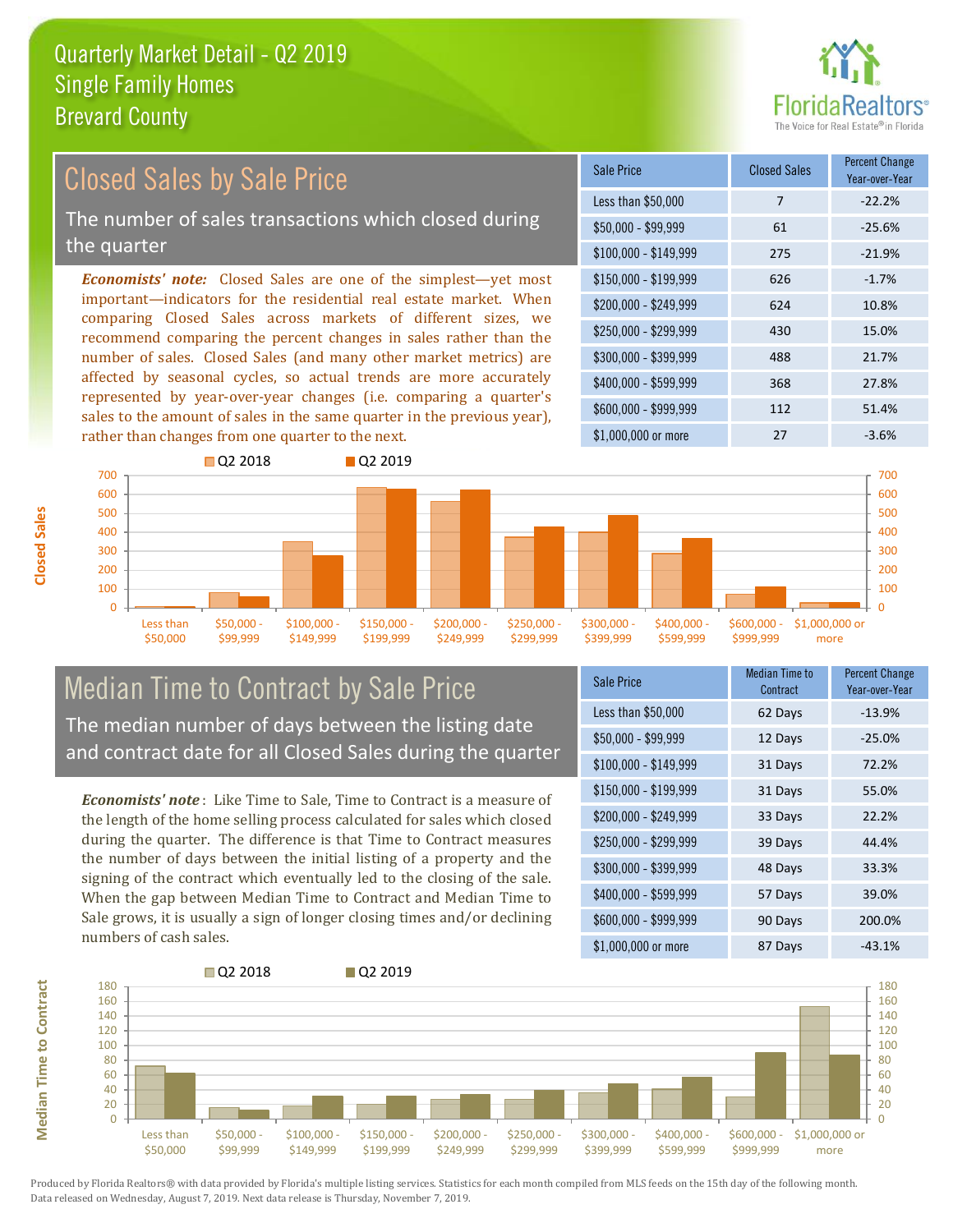

## New Listings by Initial Listing Price

The number of properties put onto the market during the quarter

*Economists' note:* New Listings tend to rise in delayed response to increasing prices, so they are often seen as a lagging indicator of market health. As prices rise, potential sellers raise their estimations of value—and in the most recent cycle, rising prices have freed up many potential sellers who were previously underwater on their mortgages. Note that in our calculations, we take care to not include properties that were recently taken off the market and quickly relisted, since these are not really *new* listings.

| <b>Initial Listing Price</b> | <b>New Listings</b> | <b>Percent Change</b><br>Year-over-Year |
|------------------------------|---------------------|-----------------------------------------|
| Less than \$50,000           | 11                  | 57.1%                                   |
| $$50,000 - $99,999$          | 67                  | $-8.2%$                                 |
| $$100,000 - $149,999$        | 230                 | $-34.1%$                                |
| $$150,000 - $199,999$        | 637                 | $-16.7%$                                |
| \$200,000 - \$249,999        | 630                 | $-0.5%$                                 |
| \$250,000 - \$299,999        | 493                 | $-7.9%$                                 |
| \$300,000 - \$399,999        | 528                 | $-8.3%$                                 |
| \$400,000 - \$599,999        | 421                 | $-2.1%$                                 |
| \$600,000 - \$999,999        | 164                 | $-10.9%$                                |
| \$1,000,000 or more          | 52                  | $-34.2%$                                |



#### Inventory by Current Listing Price The number of property listings active at the end of the quarter

*Economists' note* : There are a number of ways to define and calculate Inventory. Our method is to simply count the number of active listings on the last day of the quarter, and hold this number to compare with the same quarter the following year. Inventory rises when New Listings are outpacing the number of listings that go off-market (regardless of whether they actually sell). Likewise, it falls when New Listings aren't keeping up with the rate at which homes are going offmarket.

| <b>Current Listing Price</b> | Inventory | <b>Percent Change</b><br>Year-over-Year |
|------------------------------|-----------|-----------------------------------------|
| Less than \$50,000           | 6         | 20.0%                                   |
| $$50,000 - $99,999$          | 33        | $-2.9%$                                 |
| $$100,000 - $149,999$        | 127       | $-13.6%$                                |
| $$150,000 - $199,999$        | 336       | $-10.4%$                                |
| \$200,000 - \$249,999        | 349       | $-6.2%$                                 |
| \$250,000 - \$299,999        | 335       | 2.1%                                    |
| \$300,000 - \$399,999        | 414       | $-7.2%$                                 |
| \$400,000 - \$599,999        | 434       | $-0.5%$                                 |
| \$600,000 - \$999,999        | 262       | 8.7%                                    |
| \$1,000,000 or more          | 137       | 3.0%                                    |



Produced by Florida Realtors® with data provided by Florida's multiple listing services. Statistics for each month compiled from MLS feeds on the 15th day of the following month. Data released on Wednesday, August 7, 2019. Next data release is Thursday, November 7, 2019.

**Inventory**